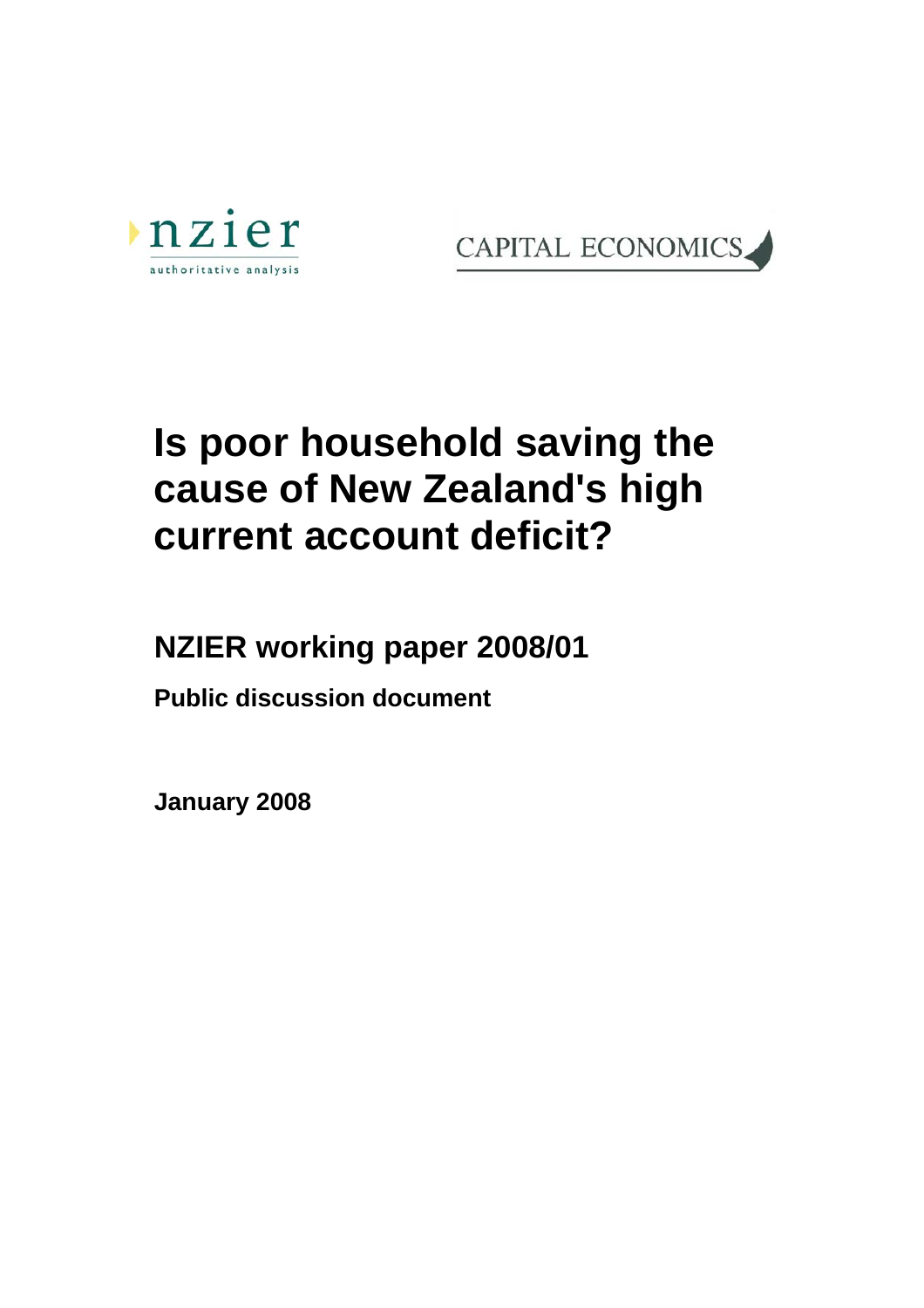#### **Preface**

**NZIER** is a specialist consulting firm that uses applied economic research and analysis to provide a wide range of strategic advice to clients in the public and private sectors, throughout New Zealand and Australia, and further afield.

NZIER was established in 1958 is also known for its long-established Quarterly Survey of Business Opinion and Quarterly Predictions.

**Capital Economics Limited** is an economic consultancy in Wellington, of which Bryce Wilkinson is a director.

#### **Authorship**

This report has been prepared by Bryce Wilkinson of Capital Economics and Trinh Le of NZIER

#### **Acknowledgment**

Helpful comments and suggestions were received from John Gibson, Brent Layton and Michael Littlewood. The assistance of Jessica Matthewson is gratefully acknowledged.

> 8 Halswell St, Thorndon P O Box 3479, Wellington Tel: +64 4 472 1880 Fax: +64 4 472 1211 econ@nzier.org.nz www.nzier.org.nz

NZIER's standard terms of engagement for contract research can be found at www.nzier.org.nz.

While NZIER will use all reasonable endeavours in undertaking contract research and producing reports to ensure the information is as accurate as practicable, the Institute, its contributors, employees, and Board shall not be liable (whether in contract, tort (including negligence), equity or on any other basis) for any loss or damage sustained by any person relying on such work whatever the cause of such loss or damage.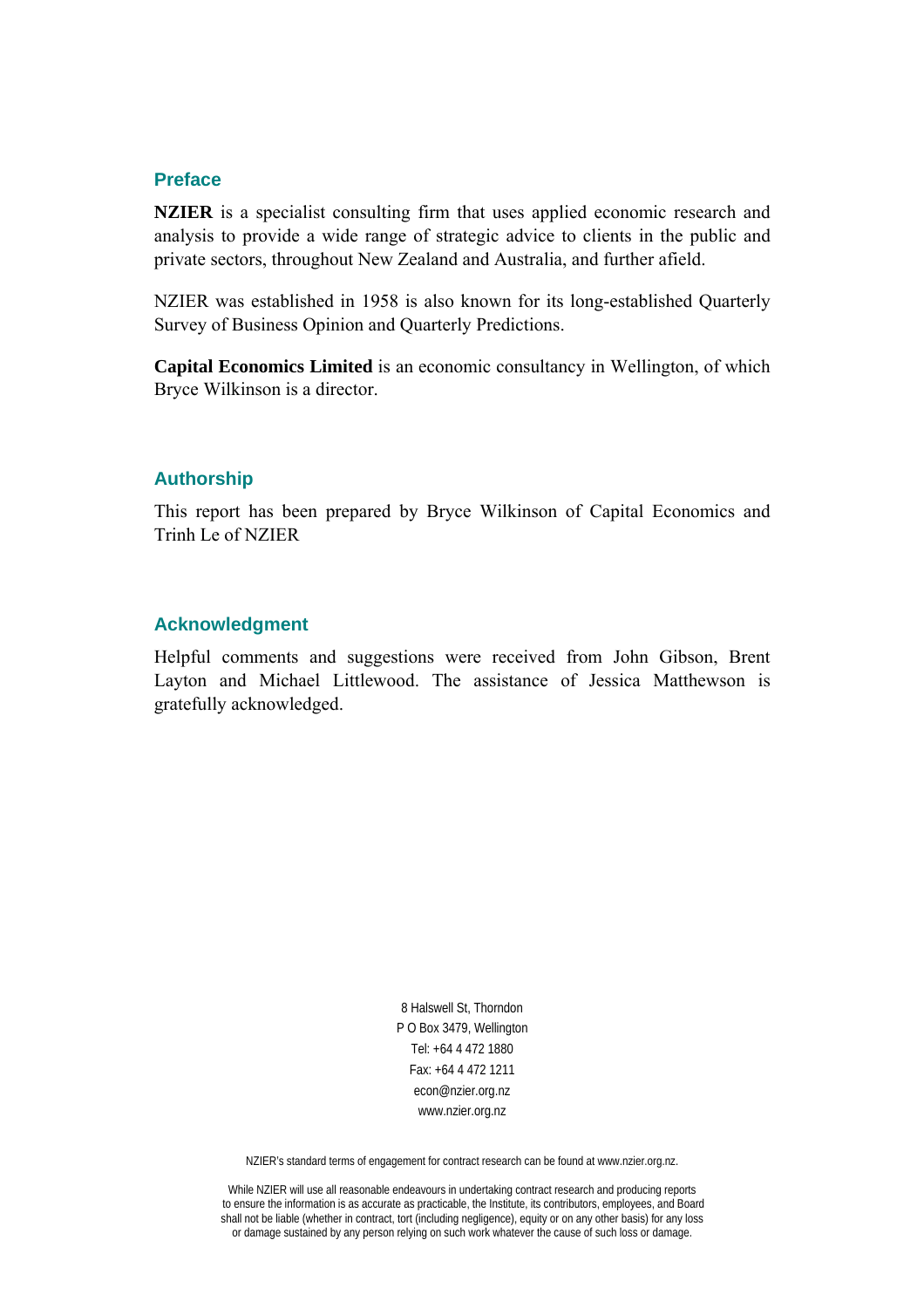## <span id="page-2-0"></span>**Abstract**

The current account deficit in the balance of payments has frequently surfaced in public policy debate, with many commentators asserting that low household saving is a major cause of these deficits. Yet, in standard macroeconomic theory, both the current account balance and household saving are endogenous, so one can not 'cause' the other. For any country in any given period, they may be positively or negatively correlated, or uncorrelated, depending on what causative factors were dominant at the time.

Moreover, the current account balance is identical to the *difference* between national saving and investment. There is no general reason to expect it to move in lock step with the *level* of household saving. Consistently, pooled cross-country and time-series data indicate that simple correlations between the two variables are randomly scattered around zero.

In the absence of proper analysis, unsubstantiated assertions about the role of household saving mislead public debate and invite the adoption of welfarereducing policies, which may not even 'improve' the balance of payments. The case for diverting attention from policies to lift economic growth to policies to 'improve' the balance of payments seems to be not so much unproven as unexamined.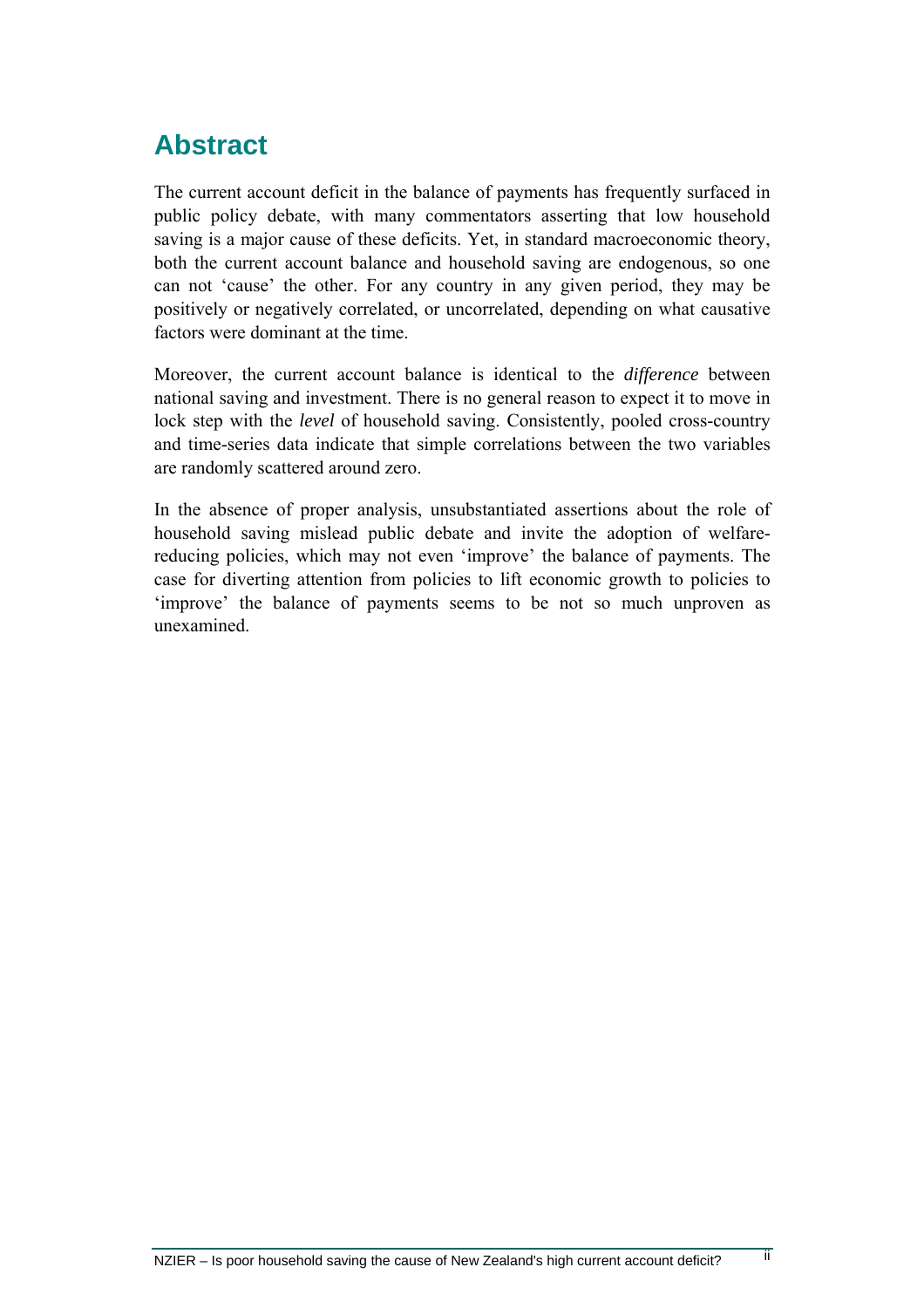# **Contents**

# **Figures**

|--|--|--|

# **Tables**

Table 1 Correlations between the current account balance and the household saving rate .... 4

ΪÏ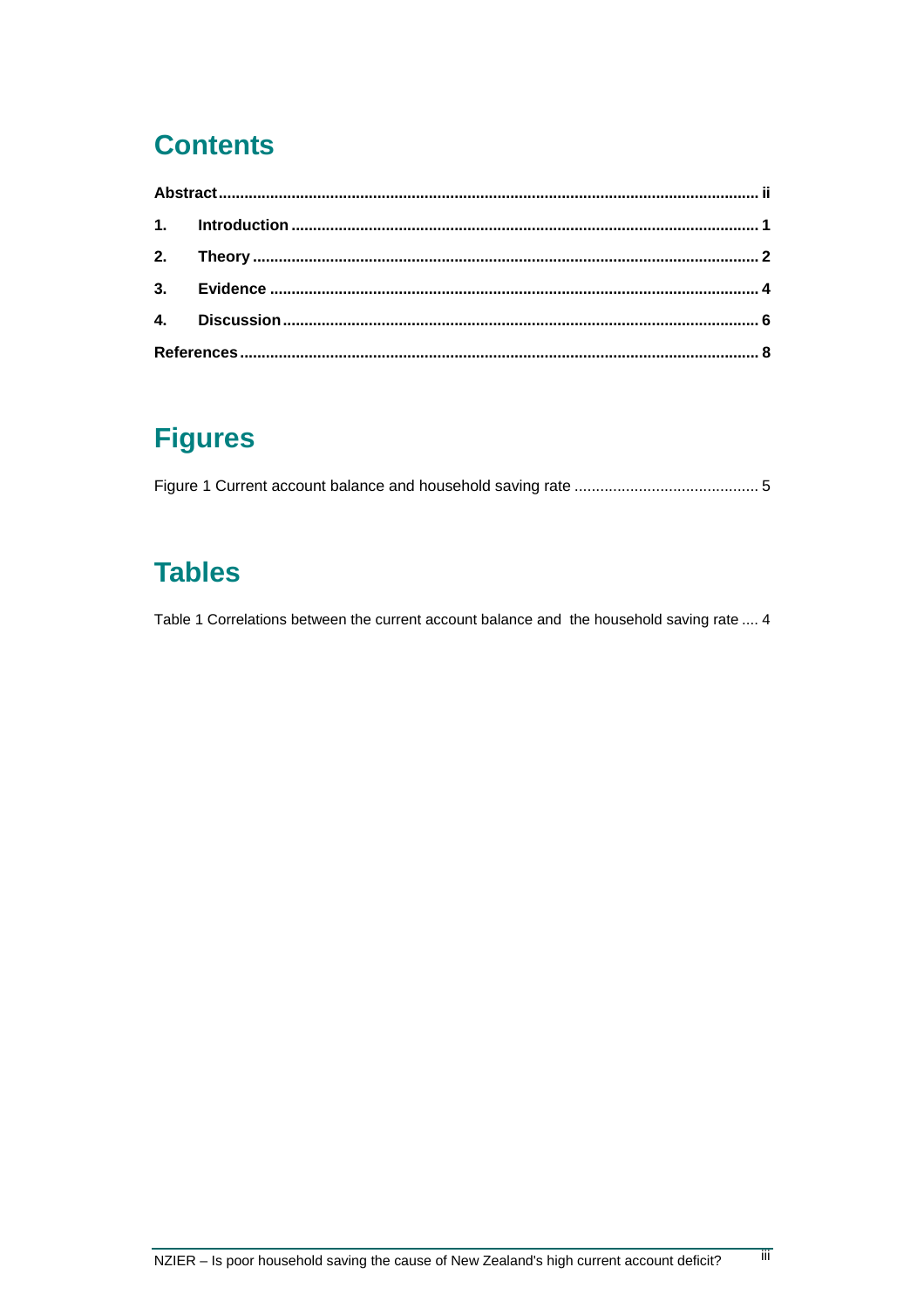# <span id="page-4-0"></span>**1. Introduction**

New Zealand has been recording a deficit on the current account (CAD) in its balance of payments since 1974. Moreover, the deficit has grown much faster than GDP in the last decade. Currently, at -8.2 percent of GDP (2007), it is the third largest deficit in the OECD.

What is causing this outcome? Many politicians, policy makers, journalists, and even economists have unequivocally attributed the CAD to over-spending or under-saving by households. For example:

*There has also been a widening in New Zealand's current account deficit -- the difference between what the country earns overseas from its exports and investments and what it pays for its imports and the investments foreigners have in New Zealand. These two developments largely share a common underlying driver -- very strong growth in spending, particularly by the household sector, much of which has been debt-financed. (Bollard, 2005)*

*[Low household saving rates have] caused significant current account deficits and [have] led to New Zealand accumulating one of the largest stocks of external liabilities in the OECD. (Skilling, 2005)*

*Our official savings rate suggests for every dollar households earn, they spend \$1.15 on average. Alternative measures of saving are less negative, but still have an alarming downward trend. A stark reminder of this trend is our persistent current account deficits, currently around 9 per cent of GDP, among the highest in the OECD. (Cullen, 2007a)*

*Balance of payments reinforces need for KiwiSaver.* (Cullen, 2007b*)* 

Such (mis)diagnoses set the stage for policy failure by inviting the public and policy makers to infer that (1) the CAD is a problem in its own right and (2) policies to lift household saving will usefully reduce the CAD and make New Zealanders better off.

However, neither of these propositions is self-evidently true and we argue below the claim that a CAD is caused by inadequate household saving has little to commend it either in theory or in fact.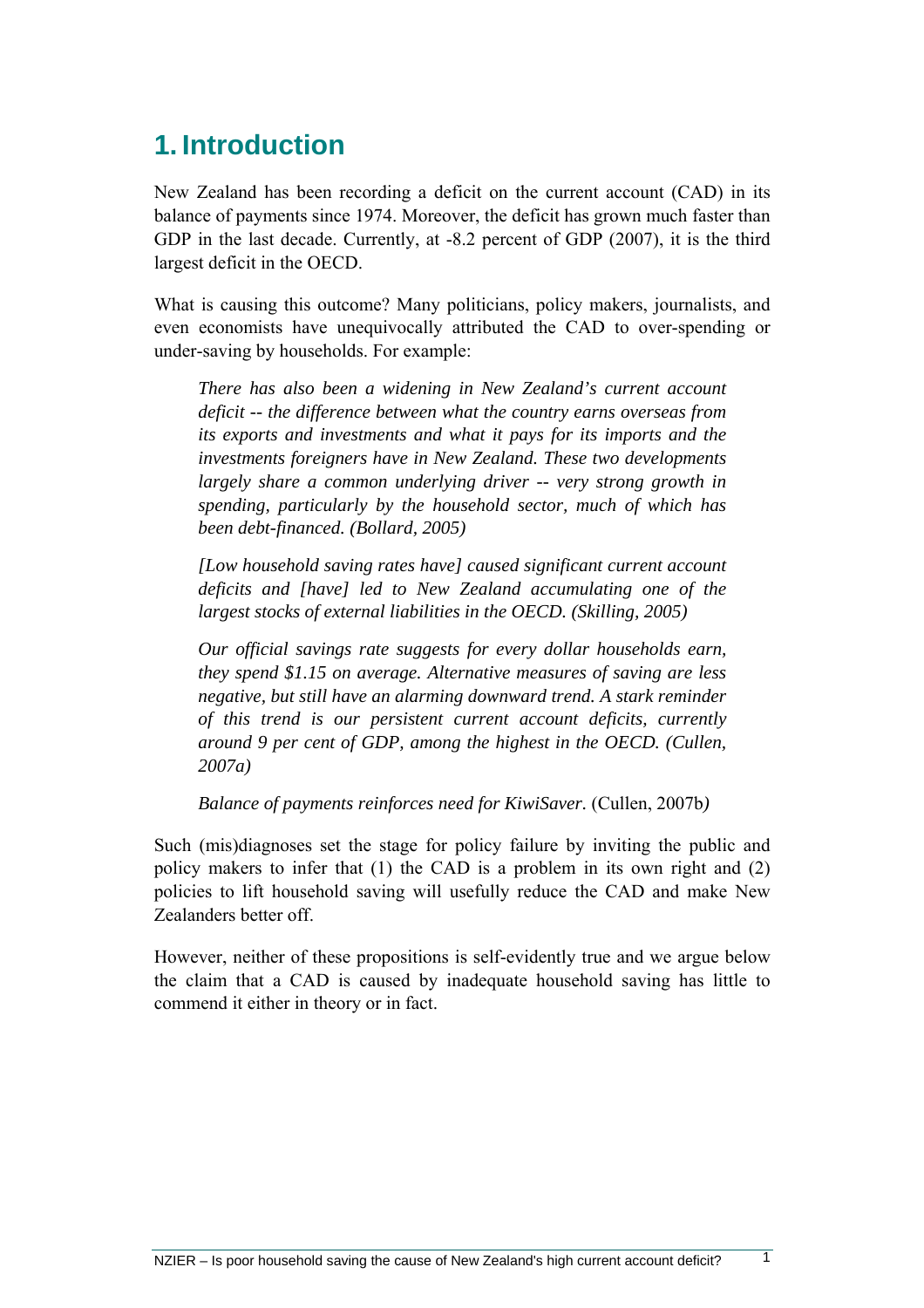#### <span id="page-5-0"></span>**2. Theory**

By definition, a CAD occurs when domestic investment exceeds national saving (see (8) below) or, equivalently, when total domestic spending on consumption and investment exceeds total income from domestic production (GDP) plus net income and transfers received from the rest of the world (see (9) below). Since domestic spending on non-tradables cannot exceed domestic production of nontradables (stock changes aside) a CAD is also equivalent to domestic spending on tradables in excess of domestic production of tradables.

In national accounts statistics, the expenditure measure of GDP is estimated as:

(1) GDP  $\equiv$  C + I + X – M

where the components on the right-hand side are respectively national consumption, gross investment, (receipts from) exports and (expenditures on) imports.

Gross Domestic Expenditure (GDE) is represented by C+I, so

(2)  $GDP - GDE \equiv X - M$ 

National disposable income is closely related to GDP:

(3) NDY  $\equiv$  GDP + net investment & transfer income from abroad – consumption of fixed capital

National disposable income can be either consumed or saved:

(4) NDY  $\equiv$  C + S

From (1), (3) and (4):

- (5) C + S = GDP + net investment & transfer income from abroad consumption of fixed capital
- (6)  $C + S = C + I + X M +$  (net investment & transfer income from abroad) – consumption of fixed capital

Now the currrent account deficit in the balance of payments is defined by:

(7) CAD  $\equiv$  – (X – M + net investment & transfer income from abroad)

So combining (6) and (7) gives:

(8) CAD  $\equiv$  Net I – S

where Net I is gross investment less depreciation (consumption of fixed capital).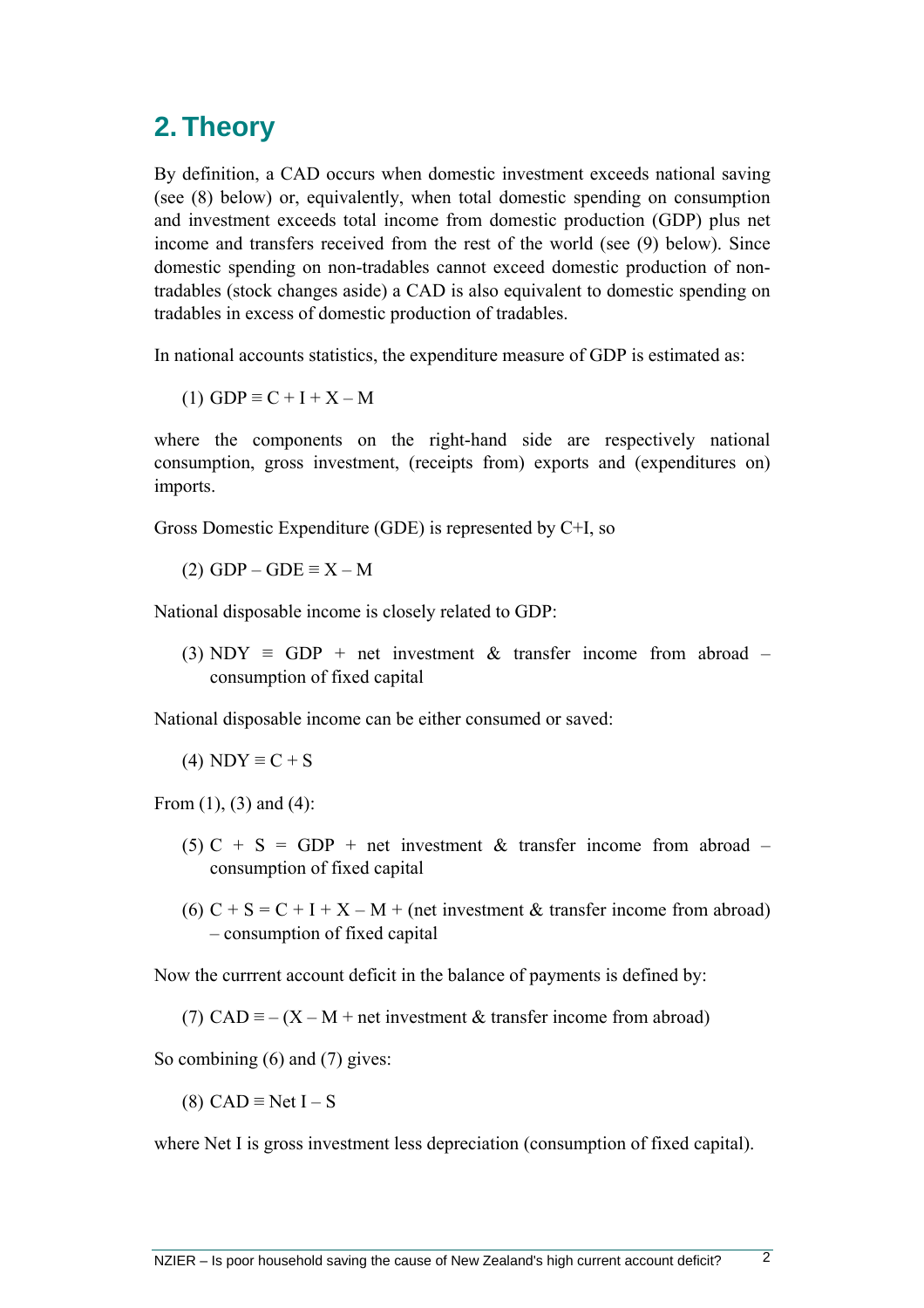Similarly, combining (2), (6) and (7) produces:

(9) CAD  $\equiv$  GDE – (GDP + net investment & transfer income from abroad)

(Note that equation (9) could be manipulated so as to net out expenditure and income from non-tradables from the right-hand side to show that the CAD is also the difference between expenditure on tradables and income from the production of tradables plus net investment and transfer income from abroad.)

It is clear from (8) and (9) that the CAD is not simply related to the level of household saving, or even to the level of national saving (S). Instead, its value is determined by the difference between two independent variables (say 'A' and 'B' where  $CAD \equiv A - B$ ). For example, whether a rise in national saving would reduce the CAD depends on what would also be happening to net investment.

Given these identities, a concern that a CAD is too high must be reflected in a concern that variable  $A'$  is too high and/or that variable  $B'$  is too low. This is because if the values for variables 'A' and 'B' are optimal the value for the CAD must also be optimal. Moreover, a concern that a CAD is too high must also be a concern that the capital account surplus in the balance of payments that funds it is 'too high'.

Specifically, a concern that a CAD is 'too high' must be a concern that: (1) domestic investment is too high and/or national saving is too low; *and* (2) total domestic spending is too high and/or total domestic income is too low; *and* (3) domestic spending on tradables is too high and/or domestic production of tradables is too low. There would be a contradiction if all three of these pairs of concerns were not simultaneously present.

In addition, to justify this concern a case must also be made that overseas savers are investing too heavily in New Zealand for some reason. After all, if they thought New Zealanders were getting themselves too heavily into debt, they would lend less, the exchange rate might fall, production might shift to tradables, and spending, including on investment, might fall.

Any claim that New Zealand's CAD is 'too high' should tell a consistent story in all these respects. A simple assertion about inadequate saving tells us nothing in itself about the adequacy of incomes or the productivity of spending on nontradables compared to spending on tradables. Otherwise one might as facilely 'blame' a CAD on business saving, government saving, investment, exports, imports, or a host of other factors.

Furthermore, all of the variables in the above equations are endogenous according to standard macroeconomic theory. This means that their values are simultaneously determined by more fundamental considerations. A high saving rate cannot cause a low investment rate or a low CAD. Instead the levels of investment and saving depend diversely on the underlying causative factors such as preferences, new technologies, taxes, government spending and regulation, and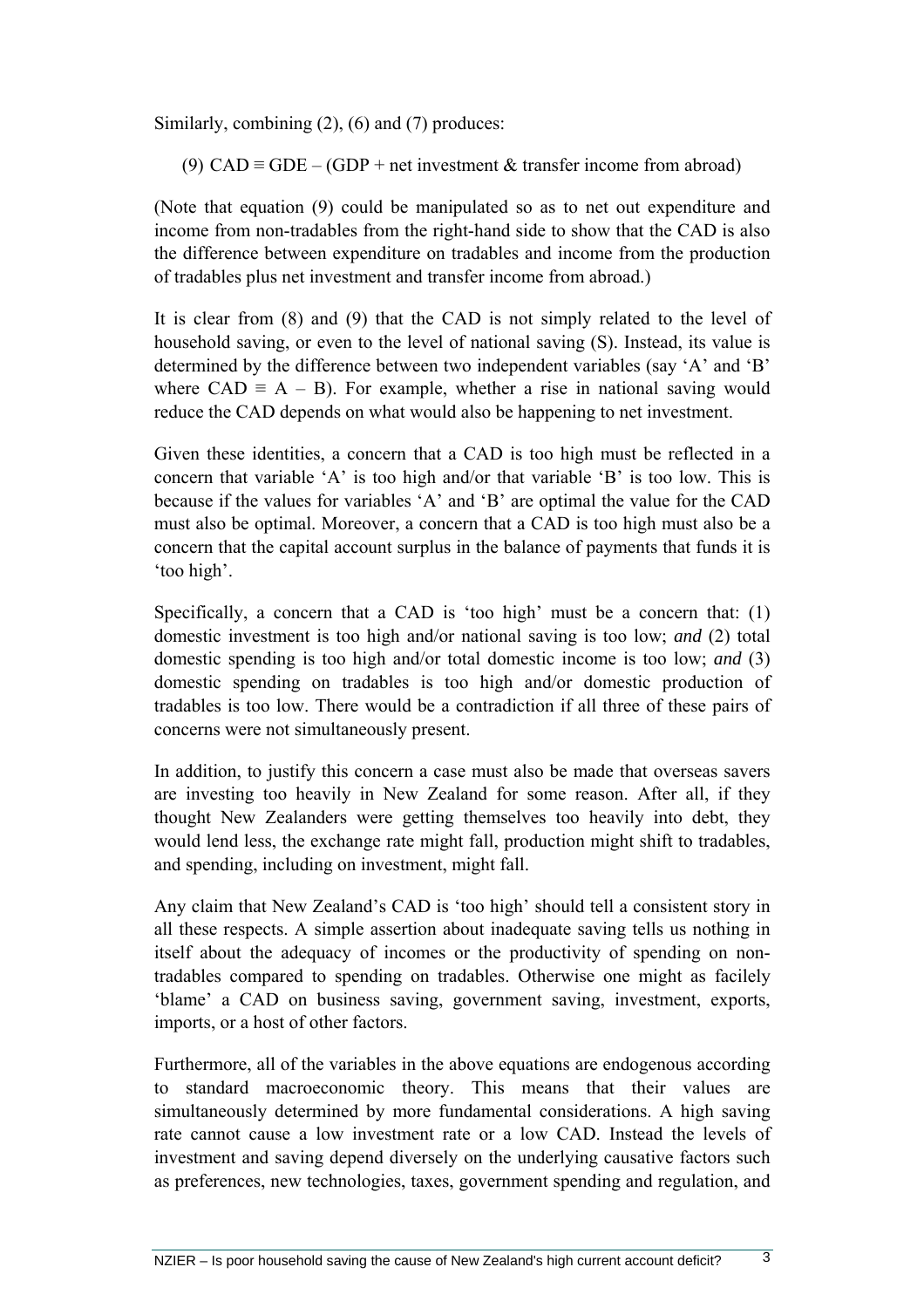<span id="page-7-0"></span>world interest rates and prices (the overseas terms of trade). As a result, any observed correlation might be positive, negative, or zero depending on the nature of the dominant joint causes during the observation period.

Note that it is national saving, not household saving, that features in these identities. Household saving is one of three components of measured national saving (S), the other two being government and business saving. Something that lifts household saving will not necessarily also raise national saving. For example, government saving can be thought of as forced household saving, in which case an increase in government saving could induce households to cut voluntary saving while total saving could rise, fall or remain unchanged.

The next section presents some statistical evidence on the relationship between household saving and the balance of payments.

### **3. Evidence**

Data for OECD countries show no clear association across countries or through time between the current account balance (CAB) expressed as a percentage of GDP and the household saving rate (HSR) expressed as a percentage of household disposable income. The relationship between these two variables ranges from strongly positive (Portugal and USA) to non-existent (Italy) to highly negative (Switzerland, Japan and Canada).

| Table 1 Correlations between the current account<br>balance and the household saving rate |                                         |  |  |  |
|-------------------------------------------------------------------------------------------|-----------------------------------------|--|--|--|
| Time series                                                                               | Low: -0.71 (Canada, 1970-2007)          |  |  |  |
|                                                                                           | High: 0.86 (USA, 1970-2007)             |  |  |  |
|                                                                                           | Near zero: 0.04 (Italy, 1971-2007)      |  |  |  |
|                                                                                           | Low: -0.23 (1974, 8 countries)          |  |  |  |
| Cross section                                                                             | High: 0.59 (1988, 16 countries)         |  |  |  |
|                                                                                           | Near zero: 0.01 (2007, 21 countries)    |  |  |  |
|                                                                                           | 0.02 (619 observations)                 |  |  |  |
| Pooled sample                                                                             | 0.1 (taking into account fixed effects) |  |  |  |
| Source: OECD Economic Outlook                                                             |                                         |  |  |  |

For Japan, for example, the HSR declined steadily from 24.4 percent in 1974 to 2.9 percent in 2007, while the CAB rose from -1 percent to 4.8 percent of GDP.

Canada's measured HSR dropped from 13 percent of GDP in 1990 to 2 percent in 2007 while the same ratio in the USA fell from 7 percent to -1 percent. Yet Canada's CAB 'improved' from a deficit of 4 percent of GDP to a surplus of 2 percent whereas the US current account deficit 'deteriorated' by 5 percent of GDP.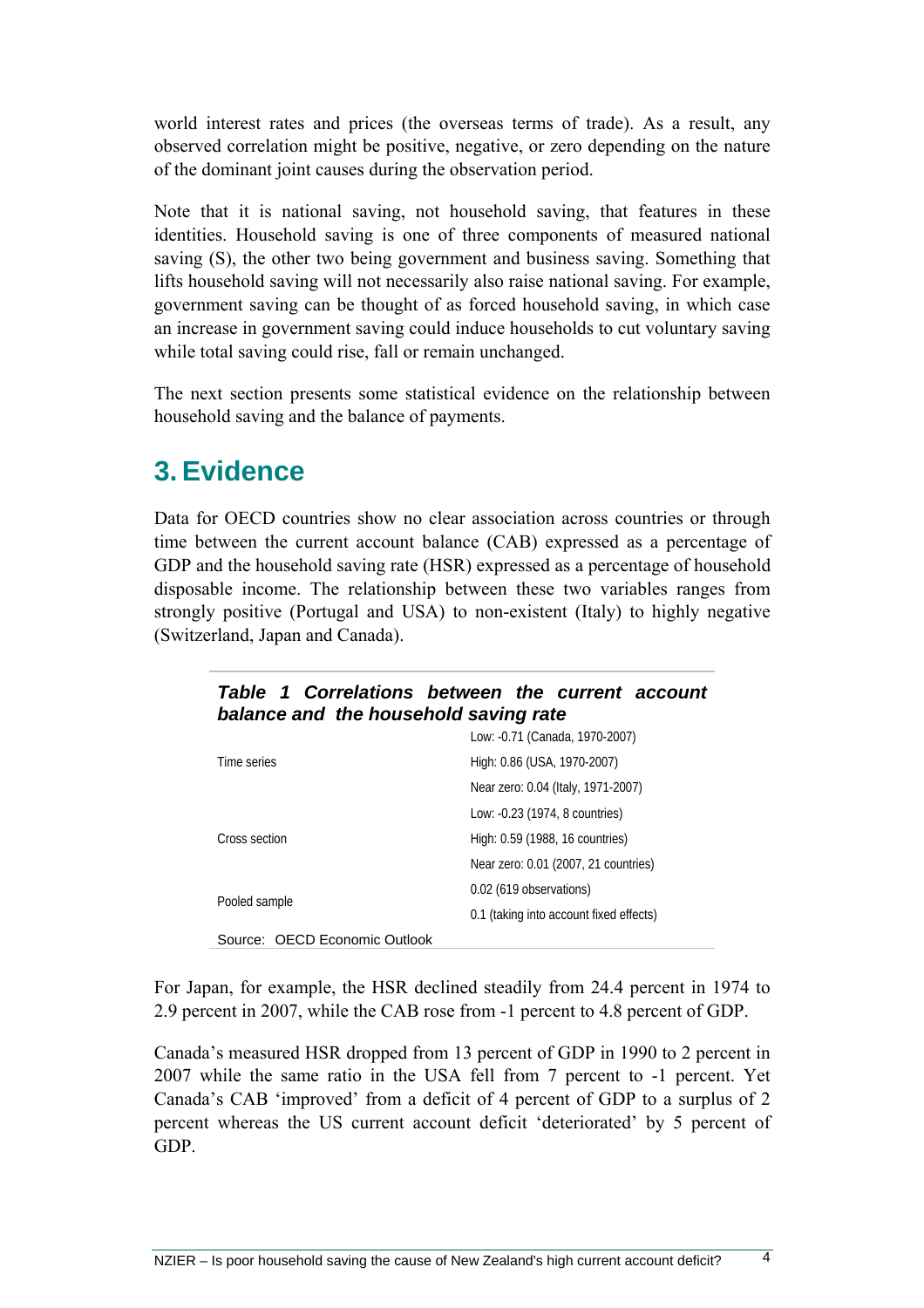<span id="page-8-0"></span>Meanwhile, in 2007, Portugal combined a high HSR with a large CAD, both being recorded at 9 percent.

For the record, only 8 of the 21 countries saw a lift in their HSRs during this period and only half of these also saw an 'improvement' in their balance of payments. This is what we would expect if the relationship were random. Of the remaining 13 countries that recorded a decline in their HSRs, only 4 experienced a simultaneous 'deterioration' in their balance of payments.

Cross-sectional evidence is equally sketchy. The CAB and HSR can be highly correlated (1988, correlation =  $0.59$ ), negatively correlated (1974, correlation =  $-$ 0.23) or seemingly unrelated (2007, correlation  $= 0.01$ ). In a panel sample of 21 OECD countries over 38 years, the correlation between the CAB and HSR is virtually zero.





Source: OECD Economic Outlook Note: Sample: 21 OECD countries. For each country, data were available for up to 38 years (1970-2007).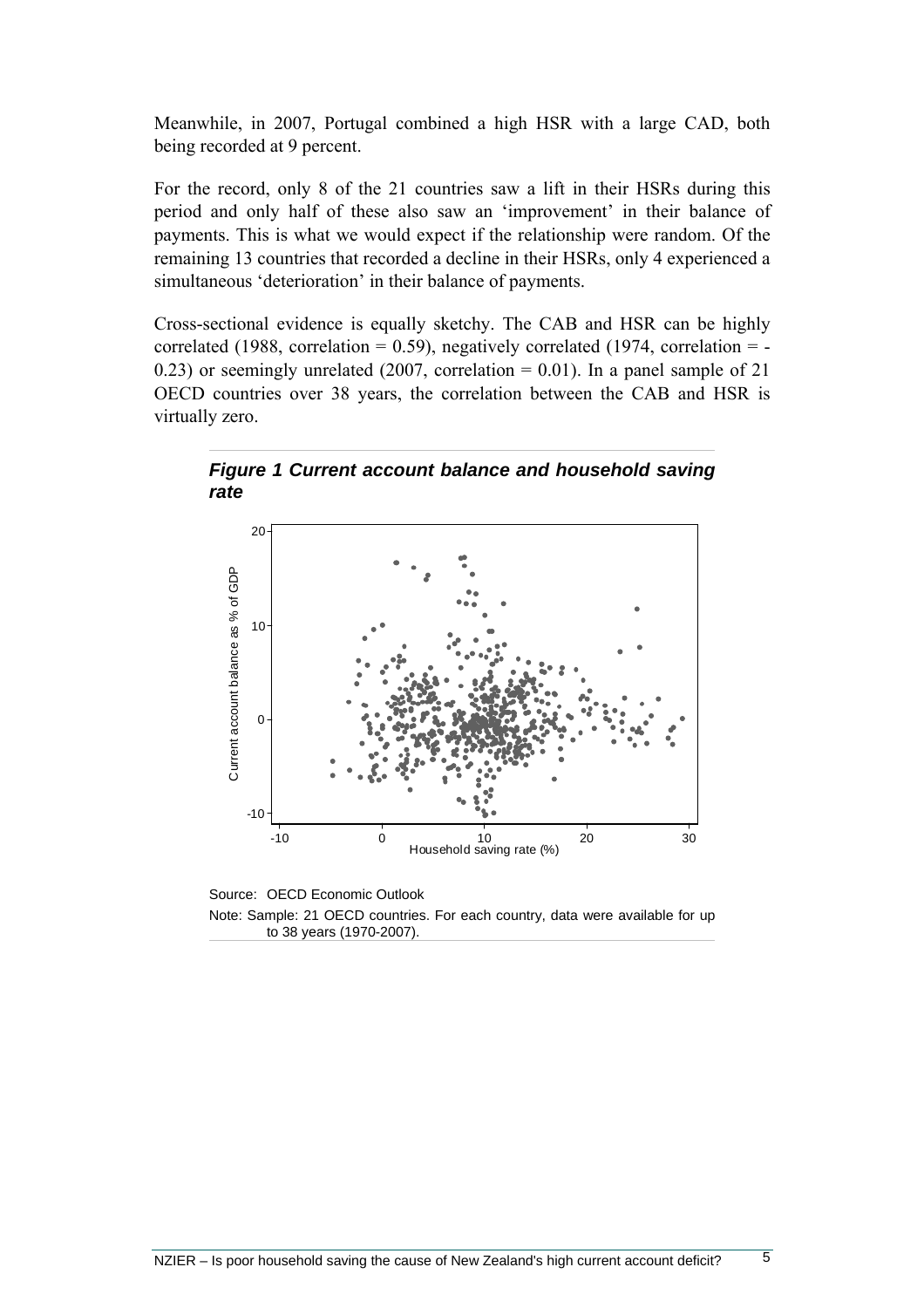### <span id="page-9-0"></span>**4. Discussion**

This mixed evidence is consistent with the theory. Moreover, measurement errors are a serious concern because they can vary considerably across countries and through time. In the case of New Zealand, this is a particular concern since the HSR is estimated from 'experimental' Household Income and Outlay Accounts. Apparently due to their low reliability the New Zealand data on this variable are no longer published in the OECD Economic Outlook.<sup>1</sup>

The unsubstantiated assertions about causation undervalue the research that has been carried out on these issues.<sup>2</sup> For example, Munro and Sethi (2007) provided a rational explanation for the rise in New Zealand's CAD in recent years. The paper found that most of the variation in the CAB could be attributed to favourable shocks in technology, a cheap world cost of capital, and external valuation shocks (reflecting terms of trade and exchange rate developments) at longer time horizons.

Simplistic statements about the relationship between the CAB and household saving misdirect public debate and invite welfare-reducing policy responses. If policy makers are concerned about the relatively low level of prosperity of New Zealand households (compared, say, to Australian households) there is no good reason for them to blame household saving rather than the many obstacles to wealth creation and economic growth that reputable experts have identified (such as tax, wasteful government spending, poor quality infrastructure in some areas, and inefficient regulation).

There are real economic problems in New Zealand that need to be addressed. In particular, average incomes are undesirably low relative to Australia and other wealthy countries. Indeed, the current administration has long espoused the goal of lifting New Zealand's ranking into the top half of the OECD. If incomes are too low, saving (and consumption) are likely to be also too low. Those who are worried about low household saving could usefully focus on policies to reduce impediments to economic growth.

For example, it is beyond credible dispute that much general government spending in New Zealand is wasteful as far as the overall interests of New Zealanders are concerned. No serious case was made that the election spending in the last campaign (eg interest-free student loans) was justified from a national interest perspective. Of course such poor quality expenditure is not necessarily wasteful from the point of view of the politicians who are spending money to buy votes or from the point of view of the beneficiaries of this expenditure.

The OECD has made the point long ago that the value of 95 percent of central government spending is not rigorously and systematically examined. The lack of

<span id="page-9-1"></span><sup>&</sup>lt;sup>1</sup> Consequently, the above chart does not include New Zealand.

<span id="page-9-2"></span> $2$  Examples include Edwards (2006), Makin (2006) and Munro and Sethi (2007).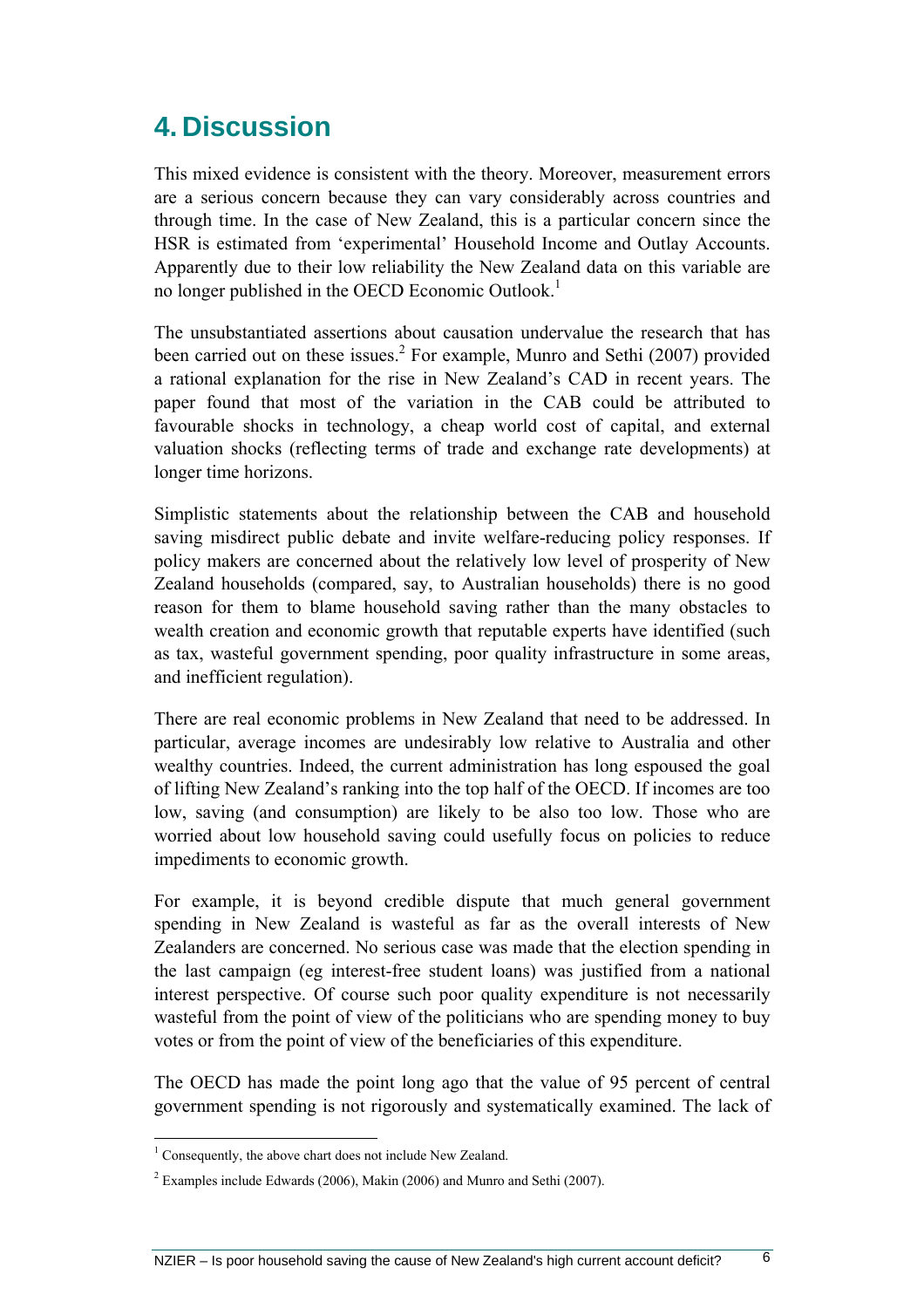such a discipline increases the discretionary powers of politicians and protects the favoured constituencies. When general government is spending 40 percent of GDP without serious examination of overall value-for-money considerations, the scale of the waste is likely to be of economy-wide significance.

There is also much well-justified disquiet about the quality of government regulation. The Treasury has been unable to find productivity gains from recent increased health expenditure. The costs and delays in getting infrastructure projects underway are a widespread concern. The widespread acknowledgement of the poor quality of much regulation has led to many reviews in recent years, but the problem remains.

While policies to remove such impediments to higher overall living standards would not necessarily lower a CAD, those who wish to achieve this goal should consider this possibility. Indeed, to the degree that poor quality government spending and problems of low productivity are concentrated on non-tradables, the likely effect is to raise the real exchange rate, reducing the competitiveness of industries exposed to international competition and thereby worsening the CAD.

Current moves towards higher taxes to fund incentive for saving and ever more regulation of saving for ill-justified reasons will not necessarily achieve even their ostensible goals. By focusing on a speculative problem they distract attention from a real problem, and could well make it worse.

The wealth of a country surely depends in part on the ability of its people to correctly diagnose its problems. New Zealand no longer ranks as a rich country and its measured productivity growth rate has slumped in recent years as tax and regulatory burdens have risen. The current diagnosis of more of the same seems to have little to commend it.